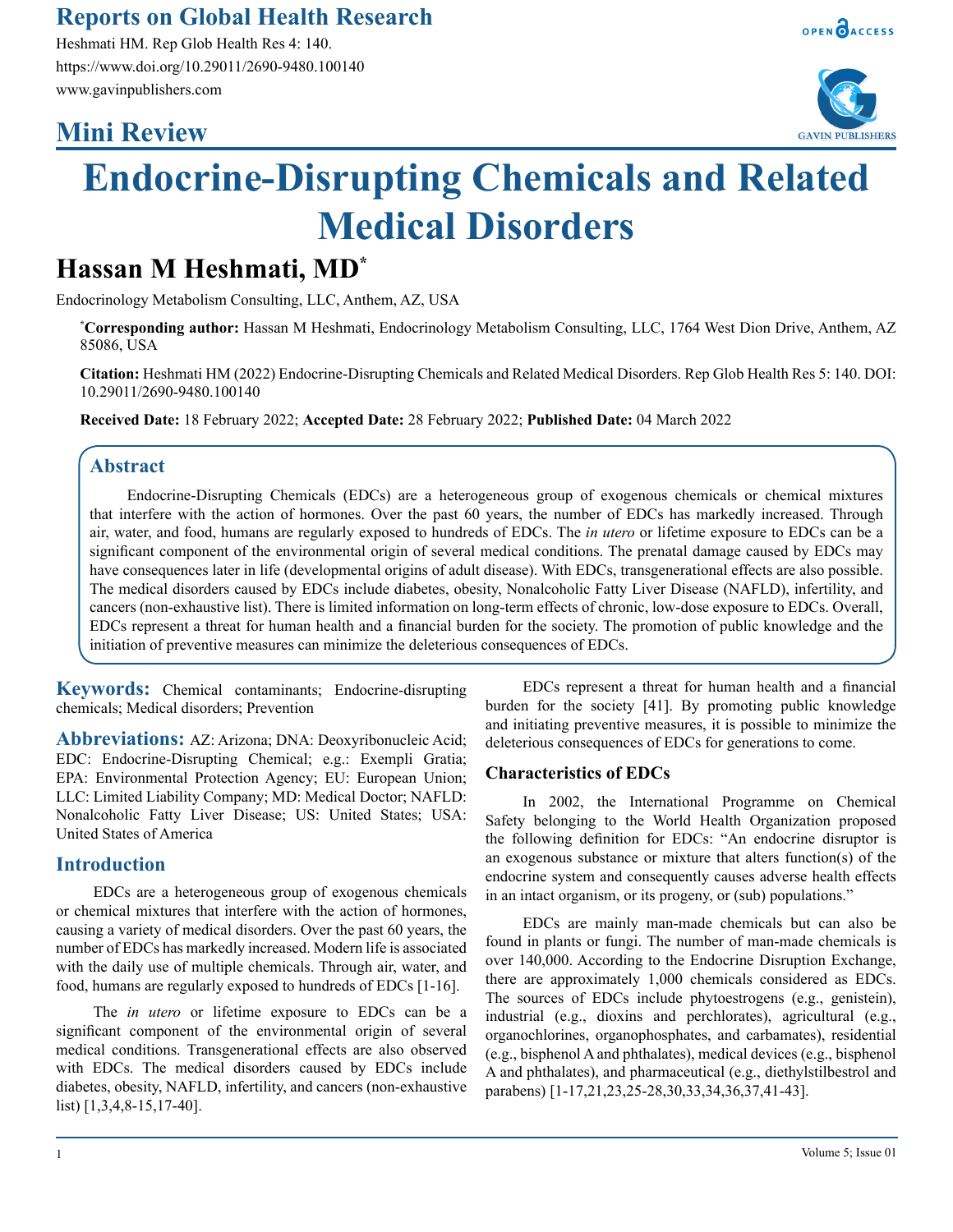The EDCs are present in a variety of products including dust, soil, water, food, cosmetics, soaps, shampoos, toothpastes, plastic containers, toys, nicotine, and fertilizers (non-exhaustive list) (Figure 1). According to the United States (US) Environmental Protection Agency (EPA), each day, children ingest 60-100 mg of dust from indoor environment. Contamination from plastic packaging is a serious concern [6,7]. The worldwide plastic production is around 400 million metric tons per year with almost half coming from Asia (mainly from China) and approximately 40% used for packaging (especially for beverages and food). The United States of America (USA), Japan, the European Union (EU), and China are the world largest producers while the African and the Central and South American countries are the world smallest producers of plastic packaging waste per capita. In most cases, plastic packaging is thrown away within few minutes of its first use. Plastic pollution in water could more than double by 2030. Most plastics do not biodegrade and when discarded, can take up to thousands of years to decompose. In terms of food contamination, monosodium glutamate (flavor enhancer), genistein (soy-based foods), and high-fructose corn syrup (sweetener) are relevant contributors.





EDCs can travel very long distances in the air. They accumulate in the food chain and are ingested. Exposure to EDCs begins before birth, even before conception. Air, water, food, skin, vein, breast milk, and placenta represent different routes of exposure to EDCs [1-18,22,23,27,33,34,37,42,43]. It is common to be exposed simultaneously to several EDCs. This multiple exposure can create difficulties during the interpretation of the results of epidemiological studies [44].

Numerous EDCs can be detected in human body fluids (e.g., blood and urine) and tissues (e.g., adipose tissue and liver). The majority of EDCs are highly lipophilic and stored in adipose tissue. Non-lipophilic EDCs are bound to albumin. Some EDCs

have long half-lives (months or years, e.g., organochlorines) while others have short half-lives (minutes, hours, or days, e.g., bisphenol A) [1,10,11,14,18,20,28,43,44]. The liver metabolizes EDCs and may store lipophilic EDCs. Lipophilic EDCs are more resistant to degradation.

EDCs may interact with or activate hormone receptors (membrane and nuclear receptors), antagonize hormone receptors, alter hormone receptor expression, alter signal transduction in hormone-responsive cells, induce epigenetic modifications in hormone-producing or hormone-responsive cells [e.g., Deoxyribonucleic Acid (DNA) methylation and histone modifications], alter hormone synthesis, alter hormone transport across cell membranes, alter hormone distribution or circulating hormone levels, alter hormone metabolism or clearance, and alter fate of hormone-producing or hormone-responsive cells (Table 1) [1,3,4,8,10-15,17-19,21,24-26,28-30,34,36,43-45]. EDCs are active at very low doses and can have persistent effects [1,4,8,9,11,14,17].

| <b>Mechanisms of Action of EDCs</b>                                                                                                            |
|------------------------------------------------------------------------------------------------------------------------------------------------|
| Interaction with or activation of hormone receptors (membrane and<br>nuclear receptors)                                                        |
| Antagonism of hormone receptors                                                                                                                |
| Alteration of hormone receptor expression                                                                                                      |
| Alteration of signal transduction in hormone-responsive cells                                                                                  |
| Induction of epigenetic modifications in hormone-producing or<br>hormone-responsive cells (e.g., DNA methylation and histone<br>modifications) |
| Alteration of hormone synthesis                                                                                                                |
| Alteration of hormone transport across cell membranes                                                                                          |
| Alteration of hormone distribution or circulating hormone levels                                                                               |
| Alteration of hormone metabolism or clearance                                                                                                  |
| Alteration of fate of hormone-producing or hormone-responsive cells                                                                            |

**Table 1:** EDCs interfere with the action of hormones through multiple mechanisms.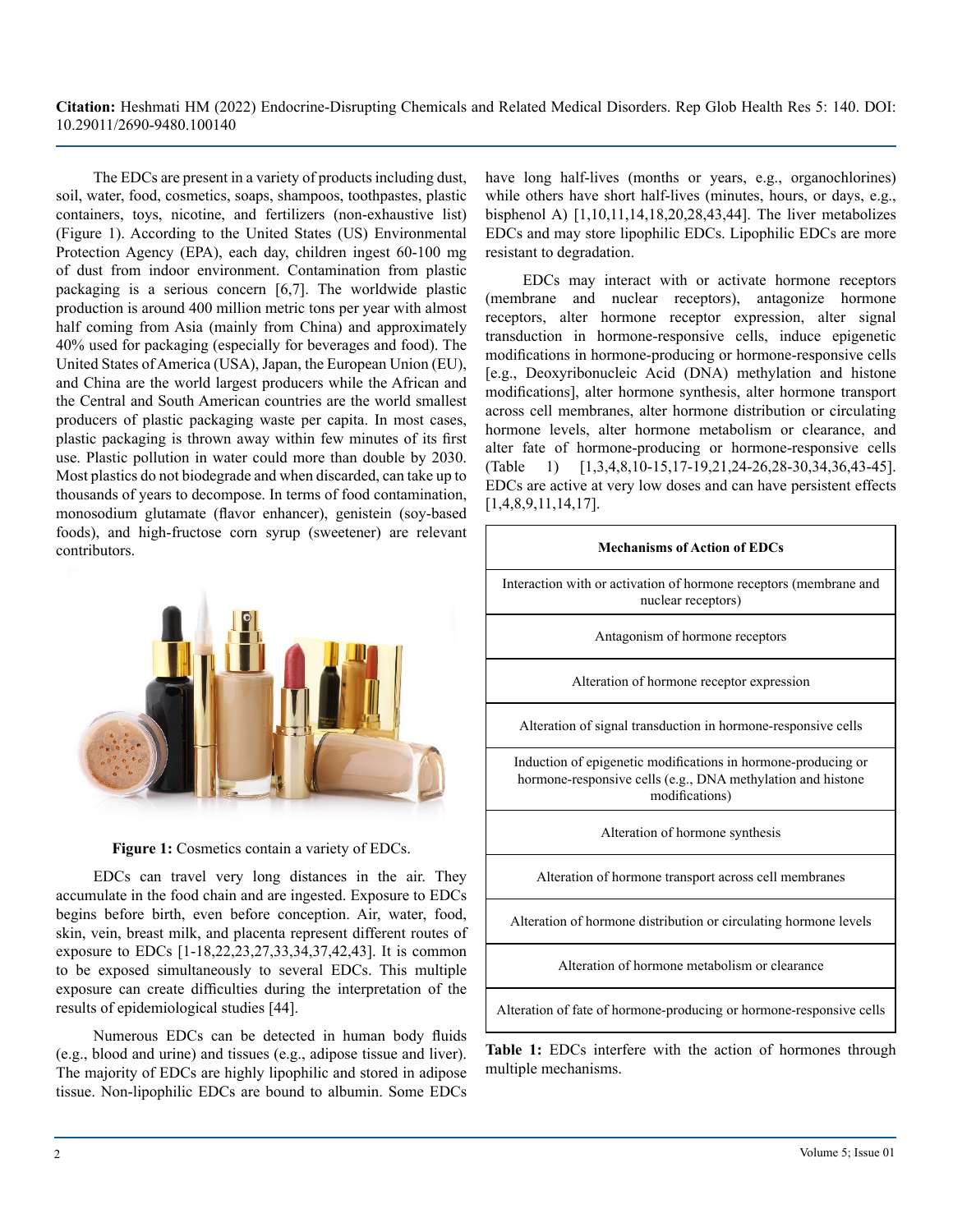## **Adverse Effects of EDCs**

By altering the homeostatic systems through environmental or developmental exposures, EDCs have deleterious consequences for humans. A single EDC may be innocuous by itself but when combined with other EDCs, it may cause adverse effects (cocktail effects) [33]. No safe dose of EDC exposure can be established. Information on chronic low-dose exposure to EDCs is relatively limited.

The *in utero* or lifetime exposure to EDCs can be a significant component of the environmental origin of multiple medical conditions. The timing of exposure to EDCs has an important influence on the health consequences of EDCs. Pregnancy is a very sensitive window for EDCs exposure. Pregnant women can be exposed to multiple EDCs (e.g., bisphenol A, phthalates, parabens, and flame retardants) that are able to cross the placenta and affect the embryo/fetus. This exposure is associated with inflammatory cytokine levels in maternal circulation [16]. The oxidative stress caused by EDCs can be the mediator of several adverse health outcomes [46]. The Week 4 to Week 8 of the embryonic period is a sensitive and vulnerable window of organogenesis and any exposure to EDCs during that period can cause major congenital anomalies. The developing embryo/ fetus and neonate are more sensitive than adults to the actions of EDCs (Figure 2) [1,4,8,11,14,16,18,21-24,26,30,31,35,42,44- 47]. The prenatal damage may lead to adverse consequences later in life (developmental origins of adult disease). There is also a possibility to induce heritable changes that are propagated through multiple generations without any new exposure (transgenerational inheritance) [1,11,21,23-26,30,45].



**Figure 2:** The developing embryo/fetus is very sensitive to the actions of EDCs.

Endocrine glands are particular targets for EDCs and every endocrine axis may be affected [10]. Gender may play a role in the impact of EDCs [10,11,26,32]. The sexually dimorphic effects of

EDCs are likely through interactions with sex hormone receptors. The medical disorders caused by EDCs include diabetes, obesity, NAFLD, infertility, and cancers (non-exhaustive list) (Table 2) [1,3,4,8-15,17-40].

| <b>Medical Specialties</b><br><b>Impacted by EDCs</b> | <b>Examples of Medical Disorders Caused by</b><br><b>EDCs</b>                                                                                                                            |
|-------------------------------------------------------|------------------------------------------------------------------------------------------------------------------------------------------------------------------------------------------|
| Endocrinology/<br>Metabolism                          | Diabetes (type 1 and type 2), Overweight/<br>Obesity, NAFLD, Genital malformations,<br>Precocious puberty, Polycystic ovary<br>syndrome, Endometriosis, Uterine fibroids,<br>Infertility |
| Oncology                                              | Skin cancer, Thyroid cancer, Breast cancer,<br>Endometrial cancer, Vaginal cancer,<br>Testicular cancer, Prostate cancer, Lymphoma                                                       |
| Dermatology                                           | Dermatitis, Chloracne, Hyperpigmentation,<br>Aging                                                                                                                                       |
| Neurology/<br>Psychiatry                              | Neurodevelopment disorders, Anxiety                                                                                                                                                      |
| Cardiology                                            | Hypertension, Coronary heart disease                                                                                                                                                     |
| Pneumology                                            | Asthma                                                                                                                                                                                   |
| Nephrology                                            | Albuminuria                                                                                                                                                                              |
| Ophthalmology                                         | Dry eye disease                                                                                                                                                                          |
| Immunology                                            | Autoimmune diseases                                                                                                                                                                      |

**Table 2:** EDCs can impact multiple organs and systems resulting in a variety of medical disorders.

#### **EDCs and Endocrinology/Metabolism**

#### *Diabetes*

The incidence of diabetes has risen significantly over the last several decades and is expected to rise dramatically in the years to come [18,19,21,48]. The role of several EDCs in this rise has been extensively investigated. Prenatal and early-life exposures to EDCs can play a role in the development of type 1 diabetes [22]. EDCs with androgenic activity (e.g., bisphenol A) may interfere with β-cell function, impair insulin secretion (by accelerating insulitis), and cause type 1 diabetes (Figure 3) [19,22]. Several EDCs that cause obesity may promote the development of type 2 diabetes through weight gain and the resulting insulin resistance. Exposure to bisphenol A can cause insulin resistance and type 2 diabetes [19]. In the USA, the higher burden of diabetes in the vulnerable populations (e.g., Latinos, African Americans, and low-income individuals) may be partly due to a higher exposure of these populations to several EDCs [21,49]. The confirmation of the current findings on exposure to EDCs and risk of developing diabetes re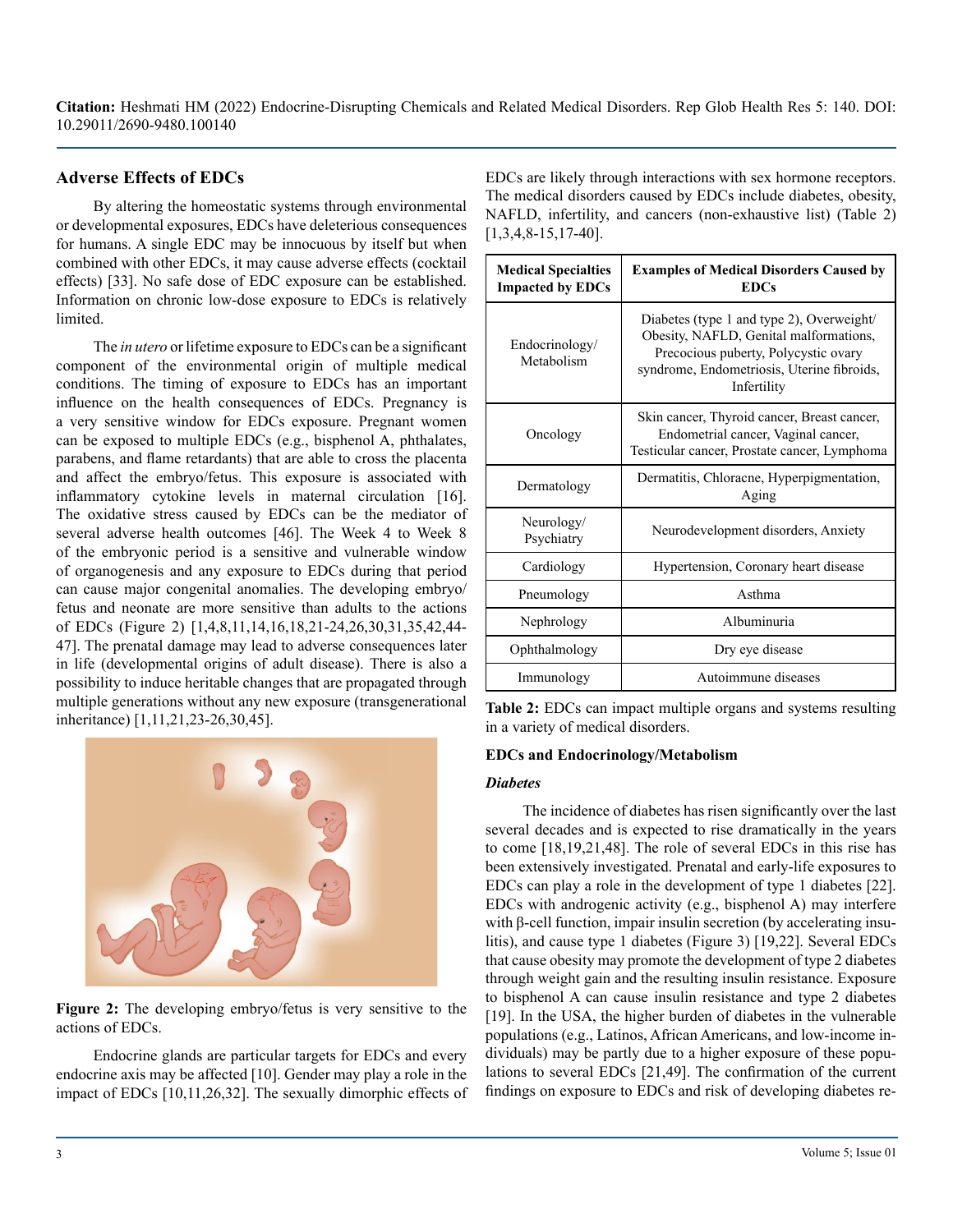quires large prospective studies [1,4,8,11,12,18-22,49].



**Figure 3:** EDCs interfere with β-cell function, impair insulin secretion, and cause type 1 diabetes.

#### *Obesity*

Obesity is a worldwide pandemic responsible for increased morbidity/mortality and high cost for the society [50-52]. The current obesity pandemic cannot be fully explained by alterations in food intake and/or decrease in exercise. The important increase of the EDCs in the environment over the past few decades coincides with the obesity pandemic. Some EDCs called obesogens, impair the regulation of adipose tissue and food intake, reduce basal metabolic rate, and predispose to weight gain and obesity despite normal diet and exercise [1,3,4,9-14,20,23-31]. These EDCs can also cause resistance to weight loss in subjects on antiobesity diet and/or drug. Approximately 50 obesogens have been identified including monosodium glutamate, nicotine, bisphenol A, phthalates, parabens, and tributyltin (non-exhaustive list). Obesogens impact several tissues and organs including adipose tissue, brain, liver, stomach, and pancreas. At the level of adipose tissue, obesogens increase the number of adipocytes by activating the nuclear receptor signaling pathways critical for adipogenesis and increase storage of fat, leading to obesity (Figure 4) [23- 26,28-30]. Early-life exposure to obesogens can be responsible for overweight and obesity in children [14,31]. Transgenerational inheritance is also possible with some obesogens (e.g., bisphenol A and tributyltin) [23-26,30]. Since white adipose tissue is an important reservoir of lipophilic obesogens, a rapid weight loss, by increasing the plasma levels of lipophilic obesogens, may cause weight cycling (yo-yo effect).



**Figure 4:** Obesogens increase the number of adipocytes and storage of fat and lead to obesity.

#### *NAFLD*

NAFLD is a pandemic with a prevalence of approximately 25% among adult population worldwide. It is commonly associated with overweight and obesity [32,53,54]. The liver is an ideal target for persistent EDCs particularly because it metabolizes EDCs and stores lipophilic persistent EDCs. EDCs can promote NAFLD by interfering directly or indirectly with liver lipogenesis [11,32].

#### *Reproductive System Disorders*

EDCs can cause several disorders in the hypothalamicpituitary-gonadal axis including intersex variation (ambiguous genitalia), cryptorchidism (undescended testicles), hypospadias (abnormal opening of urethra), precocious puberty, polycystic ovary syndrome, endometriosis, uterine fibroids, and infertility [1,4,8-10,15,17,33-35,47,55]. In male subjects, the prenatal exposure to EDCs that have estrogenic and/or antiandrogenic activity (e.g., diethylstilbestrol, bisphenol A, and phthalates) may alter the secretion and/or action of the Leydig cell hormones (e.g., testosterone and insulin-like peptide 3) that regulate testicular descent, causing cryptorchidism in newborn [55]. In female subjects, the *in utero* exposure to diethylstilbestrol (given to millions of women 50-80 years ago to prevent miscarriage) had caused genital malformations, infertility, and vaginal adenocarcinoma while the exposed mothers had an increased risk of breast cancer [8,35]. Exposure to several EDCs during pregnancy is associated with increased risk of low birth weight in neonate [42].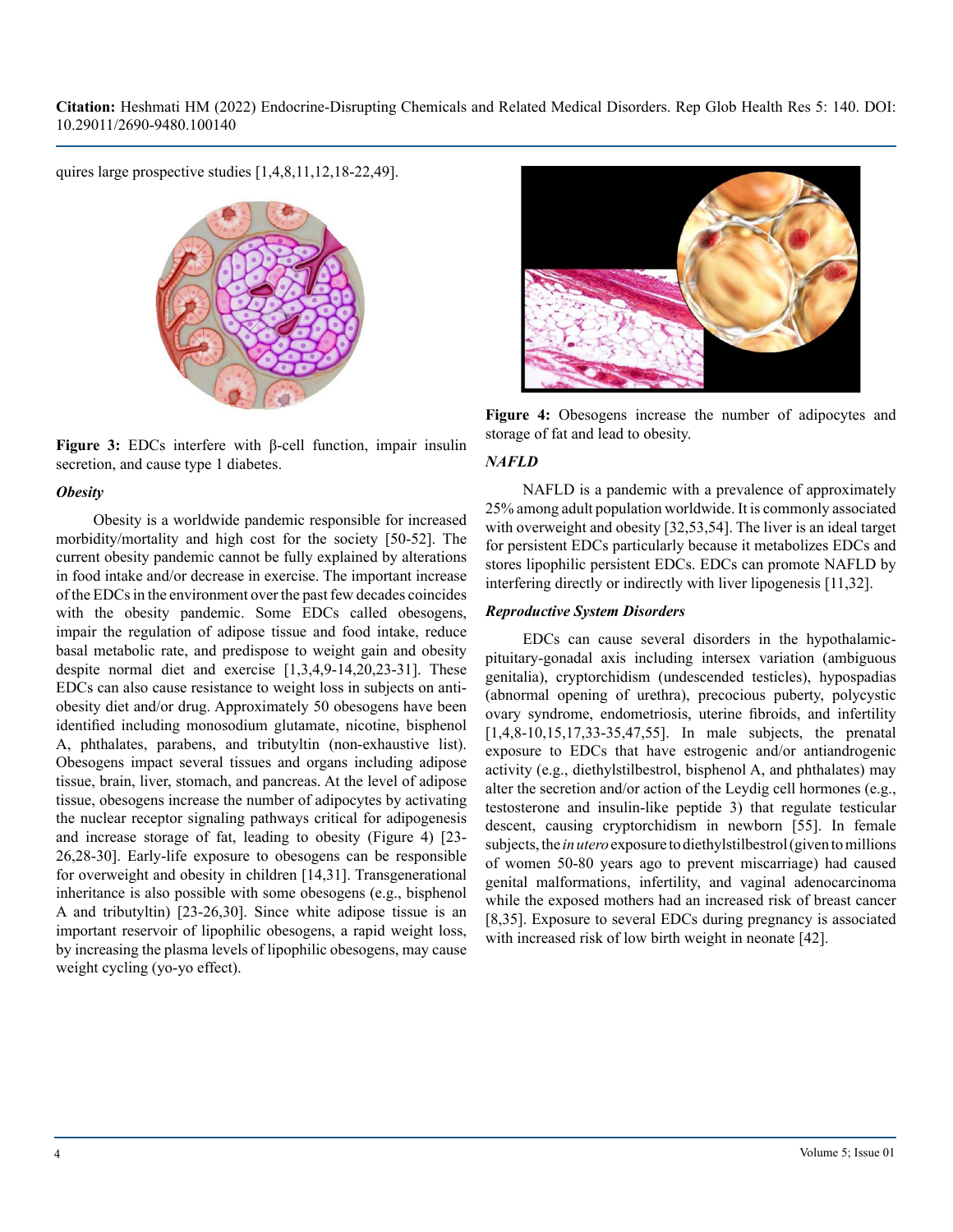#### **EDCs and Oncology**

The occurrence of several cancers can be promoted by exposure to some EDCs (e.g., dioxins, organochlorines, arsenic, cadmium, and diethylstilbestrol). These cancers include skin cancer, thyroid cancer, breast cancer, endometrial cancer, vaginal cancer, testicular cancer, prostate cancer, and lymphoma (nonexhaustive list) (Figure 5) [1,3,4,8-10,15,17,33-35,37-40].



**Figure 5:** EDCs can promote the development of prostate cancer.

#### **EDCs and Dermatology**

EDCs can induce skin diseases through direct contact or indirect systemic absorption. Several EDCs (e.g., dioxins, phthalates, parabens, and arsenic) can act directly on different skin cells (e.g., keratinocytes, sebocytes, melanocytes, stem cells, and fibroblasts) and be responsible for a variety of disorders including dermatitis, chloracne, hyperpigmentation, and aging (coarse wrinkles, irregular pigment spots, and elastosis) [37].

#### **EDCs and Other Medical Specialties**

Increased incidence of neuro-psychiatric (e.g., neurodevelopment disorders, anxiety), cardiovascular (e.g., hypertension and coronary heart disease), respiratory (e.g., asthma), renal (e.g., albuminuria), ocular (e.g., dry eye disease), and immunological (e.g., autoimmunity) disorders has been reported in association with exposure to EDCs [1,4,8,9,36,43,56- 60]. However, more robust epidemiological studies are needed before providing solid conclusions.

## **Preventive Strategies**

EDCs represent a threat for human health and a financial burden for the society [41]. For a better understanding of the health risks related to EDCs it is important to conduct robust and welldesigned epidemiological studies [61]. The promotion of public knowledge and the initiation of preventive measures can minimize the deleterious consequences of EDCs for future generations. Several agencies (e.g., US EPA and European Food Safety Agency) are regulating the EDCs. Countries have differences in regulations, including differences between the USA and the EU. Countries that have significant heavy chemicals industry are less open to promote greener chemicals production [8,62,63].

Although exposure to EDCs cannot be entirely avoided in many situations, every effort should be made to minimize it [4,8]. It is particularly important to identify windows of sensitivity to reduce or avoid the exposure to EDCs (e.g., fetal and neonatal periods).

The following recommendations should be considered as a guidance (non-exhaustive list):

- Wash hands before preparing or consuming food.
- Use filtered water by installing a filter on the faucet to minimize phthalates intake.
- Consume low-fat low-meat fresh food (instead of processed and canned food) and organic produce to reduce the ingestion of EDCs, especially pesticides.
- Avoid beverages and foods stored in plastic containers. Replace plastics used in food preparation (e.g., for storing and for heating in microwave) with glass, ceramic, stainless steel, and bisphenol A-free products to reduce the intake of bisphenol A and phthalates. Keep water bottles cool to reduce bisphenol A leaching. Minimize the use of nonstick cookware. Throw away any scratched nonstick pans.
- • Use organic, natural cosmetics. Prioritize makeup and perfume products that are free of phthalates, parabens, and triclosan. For sunscreens, mineral-based products containing zinc oxide or titanium dioxide as active ingredients should be preferred.
- Do not burn conventional candles and avoid air fresheners.

Several of the above recommendations are difficult to implement for practical and/or financial reasons.

# **Cost of EDCs**

The annual cost of EDCs is around hundreds of billions of dollars. According to a relatively recent report, the cost of EDCsrelated medical disorders in the USA was \$340 billion (2.33% of the gross domestic product), higher than in the EU where it was \$217 billion (1.28% of the gross domestic product) [41]. Regulatory actions allowing the limitation of the most prevalent and hazardous EDCs could have significant economic benefits.

# **Conclusion**

EDCs are a heterogeneous group of exogenous chemicals or chemical mixtures that interfere with the action of hormones. Through air, water, and food, humans are regularly exposed to hundreds of EDCs. The *in utero* or lifetime exposure to EDCs can be a significant component of the environmental origin of several medical conditions. The medical disorders caused by EDCs include diabetes, obesity, NAFLD, infertility, and cancers (non-exhaustive list). EDCs represent a threat for human health and a financial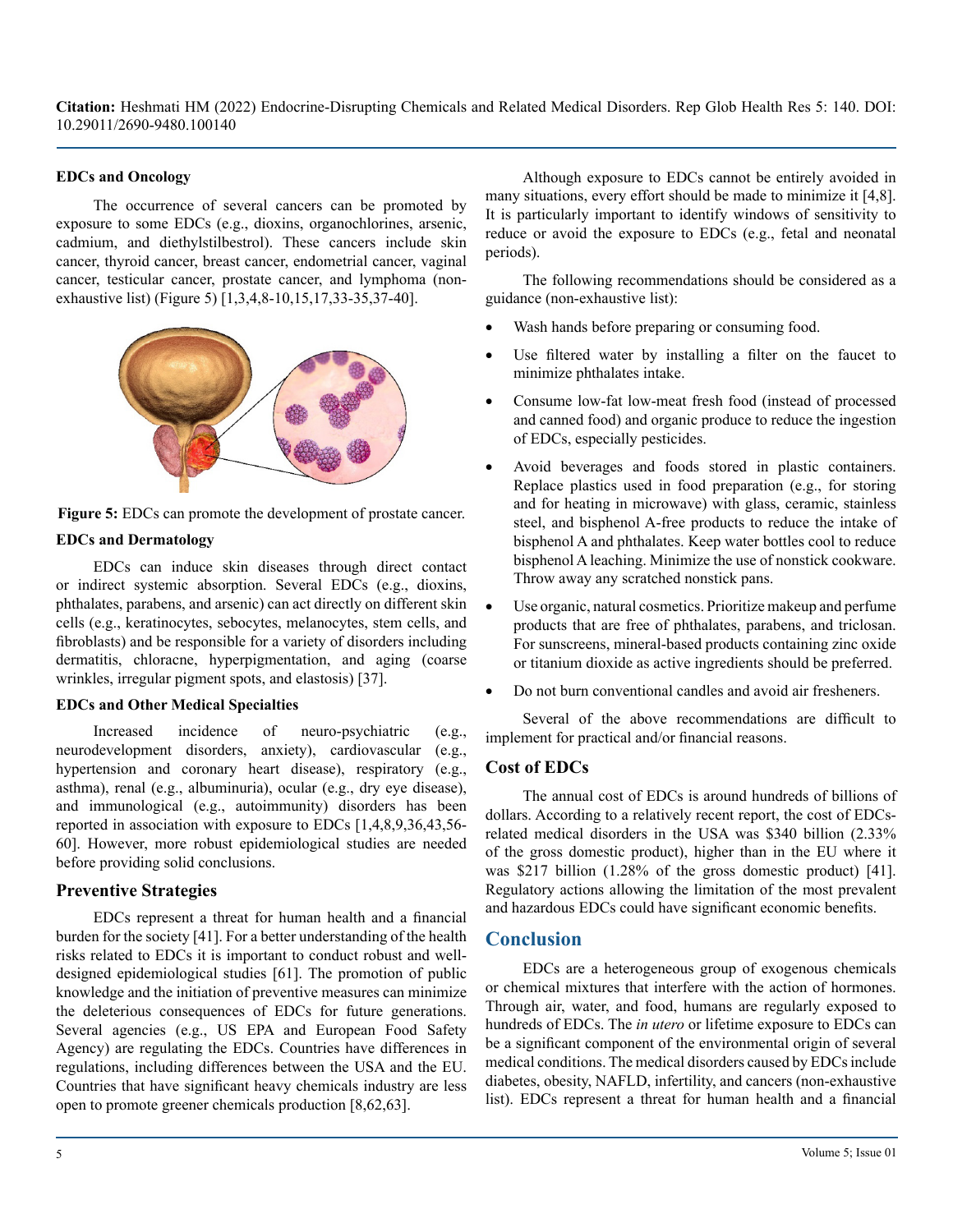burden for the society. The promotion of public knowledge and the initiation of preventive measures can minimize the deleterious consequences of EDCs.

# **References**

- **1.** [Gore AC, Chappell VA, Fenton SE, Flaws JA, Nadal A, et al. \(2015\)](https://academic.oup.com/edrv/article/36/6/E1/2354691) [EDC-2: The Endocrine Society's second scientific statement on](https://academic.oup.com/edrv/article/36/6/E1/2354691)  [Endocrine-disrupting chemicals. Endocr Rev 36: E1-E150.](https://academic.oup.com/edrv/article/36/6/E1/2354691)
- **2.** [Schneider M, Pons JL, Labesse G, Bourguet W \(2019\)](https://pubmed.ncbi.nlm.nih.gov/31265055/) *In silico* [predictions of endocrine disruptors properties. Endocrinology 160:](https://pubmed.ncbi.nlm.nih.gov/31265055/)  [2709-2716.](https://pubmed.ncbi.nlm.nih.gov/31265055/)
- **3.** [Yang O, Kim HL, Weon JI, Seo YR \(2015\) Endocrine-disrupting](https://pubmed.ncbi.nlm.nih.gov/25853100/)  [chemicals: Review of toxicological mechanisms using molecular](https://pubmed.ncbi.nlm.nih.gov/25853100/)  [pathway analysis. J Cancer Prev 20: 12-24.](https://pubmed.ncbi.nlm.nih.gov/25853100/)
- **4.** [Hall JM, Greco CW \(2020\) Perturbation of nuclear hormone receptors](https://pubmed.ncbi.nlm.nih.gov/31861598/)  [by endocrine disrupting chemicals: Mechanisms and pathological](https://pubmed.ncbi.nlm.nih.gov/31861598/)  [consequences of exposure. Cells 9: 13.](https://pubmed.ncbi.nlm.nih.gov/31861598/)
- **5.** [Wong HL, Garthwaite DG, Ramwell CT, Brown CD \(2019\) Assessment](https://pubmed.ncbi.nlm.nih.gov/30448946/)  [of occupational exposure to pesticide mixtures with endocrine](https://pubmed.ncbi.nlm.nih.gov/30448946/)[disrupting activity. Environ Sci Pollut Res 26: 1642-1653.](https://pubmed.ncbi.nlm.nih.gov/30448946/)
- **6.** [Bang DY, Kyung M, Kim MJ, Jung BY, Cho MC, et al. \(2012\) Human](https://ift.onlinelibrary.wiley.com/doi/abs/10.1111/j.1541-4337.2012.00197.x)  [risk assessment of endocrine-disrupting chemicals derived from](https://ift.onlinelibrary.wiley.com/doi/abs/10.1111/j.1541-4337.2012.00197.x)  [plastic food containers. Compr Rev Food Sci Food Saf 11: 453-470.](https://ift.onlinelibrary.wiley.com/doi/abs/10.1111/j.1541-4337.2012.00197.x)
- **7.** [Groh KJ, Backhaus T, Carney-Almroth B, Geueke B, Inostroza PA, et](https://www.sciencedirect.com/science/article/pii/S0048969718338828)  [al. \(2019\) Overview of known plastic packaging-associated chemicals](https://www.sciencedirect.com/science/article/pii/S0048969718338828)  [and their hazards. Sci Total Environ 651: 3253-3268.](https://www.sciencedirect.com/science/article/pii/S0048969718338828)
- **8.** [Encarnacão T, Pais AACC, Campos MG, Burrows HD \(2019\)](https://pubmed.ncbi.nlm.nih.gov/31829784/)  [Endocrine disrupting chemicals: Impact on human health, wildlife and](https://pubmed.ncbi.nlm.nih.gov/31829784/)  [the environment. Sci Prog 102: 3-42.](https://pubmed.ncbi.nlm.nih.gov/31829784/)
- **9.** [Preda C, Ungureanu MC, Vulpoi C \(2012\) Endocrine disruptors in the](https://umfiasi.ro/ro/academic/programe-de-studii/doctorat/Documents/Abilitare/2019/Domeniul Medicina/Conf. Univ. Dr. PREDA Cristina/09.pdf) [environment and their impact on human health. Environ Eng Manag](https://umfiasi.ro/ro/academic/programe-de-studii/doctorat/Documents/Abilitare/2019/Domeniul Medicina/Conf. Univ. Dr. PREDA Cristina/09.pdf)  [J 11: 1697-1706.](https://umfiasi.ro/ro/academic/programe-de-studii/doctorat/Documents/Abilitare/2019/Domeniul Medicina/Conf. Univ. Dr. PREDA Cristina/09.pdf)
- **10.** [Lauretta R, Sansone A, Sansone M, Romanelli F, Appetecchia M](https://pubmed.ncbi.nlm.nih.gov/30984107/)  [\(2019\) Endocrine disrupting chemicals: Effects on endocrine glands.](https://pubmed.ncbi.nlm.nih.gov/30984107/)  [Front Endocrinol 10: 178.](https://pubmed.ncbi.nlm.nih.gov/30984107/)
- **11.** [Papalou O, Kandaraki EA, Papadakis G, Diamanti-Kandarakis](https://www.ncbi.nlm.nih.gov/pmc/articles/PMC6406073/)  [E \(2019\) Endocrine disrupting chemicals: An occult mediator of](https://www.ncbi.nlm.nih.gov/pmc/articles/PMC6406073/)  [metabolic disease. Front Endocrinol 10: 112.](https://www.ncbi.nlm.nih.gov/pmc/articles/PMC6406073/)
- **12.** [Le Magueresse-Battistoni B, Labaronne E, Vidal H, Naville D \(2017\)](https://pubmed.ncbi.nlm.nih.gov/28588754/)  [Endocrine disrupting chemicals in mixture and obesity, diabetes and](https://pubmed.ncbi.nlm.nih.gov/28588754/)  [related metabolic disorders. World J Biol Chem 8: 108-119.](https://pubmed.ncbi.nlm.nih.gov/28588754/)
- **13.** [Kassotis CD, Stapleton HM \(2019\) Endocrine-mediated mechanisms](https://www.frontiersin.org/articles/10.3389/fendo.2019.00039/full)  [of metabolic disruption and new approaches to examine the public](https://www.frontiersin.org/articles/10.3389/fendo.2019.00039/full)  [health threat. Front Endocrinol 10: 39.](https://www.frontiersin.org/articles/10.3389/fendo.2019.00039/full)
- **14.** [Yang C, Lee HK, Kong APS, Lim LL, Cai Z, et al. \(2018\) Early-life](https://pubmed.ncbi.nlm.nih.gov/30599479/)  [exposure to endocrine disrupting chemicals associates with childhood](https://pubmed.ncbi.nlm.nih.gov/30599479/)  [obesity. Ann Pediatr Endocrinol Metab 23: 182-195.](https://pubmed.ncbi.nlm.nih.gov/30599479/)
- **15.** [Jeng HA \(2014\) Exposure to endocrine disrupting chemicals and male](https://www.ncbi.nlm.nih.gov/pmc/articles/PMC4046332/)  [reproductive health. Front Public Health 2: 55.](https://www.ncbi.nlm.nih.gov/pmc/articles/PMC4046332/)
- **16.** [Kelley AS, Banker M, Goodrich JM, Dolinoy DC, Burant C, et al. \(2019\)](https://ocul-gue.primo.exlibrisgroup.com/discovery/openurl?institution=01OCUL_GUE&rfr_id=info:sid%252Fprimo.exlibrisgroup.com-bX-Bx&rfr_id=info:sid%2Fprimo.exlibrisgroup.com-152629933-Bx&rft_val_fmt=info:ofi%2Ffmt:kev:mtx:&rft.epage=5422&rft.volume=9&rft_id=info:doi%2F&rft.isbn_list=&rft.jtitle=Scientific Reports&rft.genre=article&rft.issue=1&rft.auinit1=A&rft.aulast=Kelley&rft.auinit=A S&rft.date=2019-04&rft.eisbn_list=&rft.spage=5422&rft.au=Kelley, Angela S&rft.atitle=Early pregnancy exposure to endocrine disrupting chemical mixtures are associated with inflammatory changes in maternal and neonatal circulation.&rft.issn=2045-2322&rft.eissn=2045-2322&svc_dat=CTO&vid=01OCUL_GUE:GUELPH)  [Early pregnancy exposure to endocrine disrupting chemical mixtures](https://ocul-gue.primo.exlibrisgroup.com/discovery/openurl?institution=01OCUL_GUE&rfr_id=info:sid%252Fprimo.exlibrisgroup.com-bX-Bx&rfr_id=info:sid%2Fprimo.exlibrisgroup.com-152629933-Bx&rft_val_fmt=info:ofi%2Ffmt:kev:mtx:&rft.epage=5422&rft.volume=9&rft_id=info:doi%2F&rft.isbn_list=&rft.jtitle=Scientific Reports&rft.genre=article&rft.issue=1&rft.auinit1=A&rft.aulast=Kelley&rft.auinit=A S&rft.date=2019-04&rft.eisbn_list=&rft.spage=5422&rft.au=Kelley, Angela S&rft.atitle=Early pregnancy exposure to endocrine disrupting chemical mixtures are associated with inflammatory changes in maternal and neonatal circulation.&rft.issn=2045-2322&rft.eissn=2045-2322&svc_dat=CTO&vid=01OCUL_GUE:GUELPH)  [are associated with inflammatory changes in maternal and neonatal](https://ocul-gue.primo.exlibrisgroup.com/discovery/openurl?institution=01OCUL_GUE&rfr_id=info:sid%252Fprimo.exlibrisgroup.com-bX-Bx&rfr_id=info:sid%2Fprimo.exlibrisgroup.com-152629933-Bx&rft_val_fmt=info:ofi%2Ffmt:kev:mtx:&rft.epage=5422&rft.volume=9&rft_id=info:doi%2F&rft.isbn_list=&rft.jtitle=Scientific Reports&rft.genre=article&rft.issue=1&rft.auinit1=A&rft.aulast=Kelley&rft.auinit=A S&rft.date=2019-04&rft.eisbn_list=&rft.spage=5422&rft.au=Kelley, Angela S&rft.atitle=Early pregnancy exposure to endocrine disrupting chemical mixtures are associated with inflammatory changes in maternal and neonatal circulation.&rft.issn=2045-2322&rft.eissn=2045-2322&svc_dat=CTO&vid=01OCUL_GUE:GUELPH)  [circulation. Sci Rep 9: 5422.](https://ocul-gue.primo.exlibrisgroup.com/discovery/openurl?institution=01OCUL_GUE&rfr_id=info:sid%252Fprimo.exlibrisgroup.com-bX-Bx&rfr_id=info:sid%2Fprimo.exlibrisgroup.com-152629933-Bx&rft_val_fmt=info:ofi%2Ffmt:kev:mtx:&rft.epage=5422&rft.volume=9&rft_id=info:doi%2F&rft.isbn_list=&rft.jtitle=Scientific Reports&rft.genre=article&rft.issue=1&rft.auinit1=A&rft.aulast=Kelley&rft.auinit=A S&rft.date=2019-04&rft.eisbn_list=&rft.spage=5422&rft.au=Kelley, Angela S&rft.atitle=Early pregnancy exposure to endocrine disrupting chemical mixtures are associated with inflammatory changes in maternal and neonatal circulation.&rft.issn=2045-2322&rft.eissn=2045-2322&svc_dat=CTO&vid=01OCUL_GUE:GUELPH)
- **17.** [La Merrill MA, Vandenberg LN, Smith MT, Goodson W, Browne P, et al.](https://www.nature.com/articles/s41574-019-0273-8)  [\(2020\) Consensus on the key characteristics of endocrine-disrupting](https://www.nature.com/articles/s41574-019-0273-8)  [chemicals as a basis for hazard identification. Nat Rev Endocrinol 16:](https://www.nature.com/articles/s41574-019-0273-8)  [45-57.](https://www.nature.com/articles/s41574-019-0273-8)
- **18.** [Mimoto MS, Nadal A, Sargis RM \(2017\) Polluted pathways:](https://pubmed.ncbi.nlm.nih.gov/28432637/)  [Mechanisms of metabolic disruption by endocrine disrupting](https://pubmed.ncbi.nlm.nih.gov/28432637/)  [chemicals. Curr Environ Health Rep 4: 208-222.](https://pubmed.ncbi.nlm.nih.gov/28432637/)
- **19.** [Sakkiah S, Wang T, Zou W, Wang Y, Pan B, et al. \(2018\) Endocrine](https://www.ncbi.nlm.nih.gov/pmc/articles/PMC5800125/#:~:text=Dieldrin%2C chlorinated hydrocarbon insecticide%2C acted,the risk of diabetes mellitus.)  [disrupting chemicals mediated through binding androgen receptor are](https://www.ncbi.nlm.nih.gov/pmc/articles/PMC5800125/#:~:text=Dieldrin%2C chlorinated hydrocarbon insecticide%2C acted,the risk of diabetes mellitus.)  [associated with diabetes mellitus. Int J Environ Res Public Health 15:](https://www.ncbi.nlm.nih.gov/pmc/articles/PMC5800125/#:~:text=Dieldrin%2C chlorinated hydrocarbon insecticide%2C acted,the risk of diabetes mellitus.)  [25.](https://www.ncbi.nlm.nih.gov/pmc/articles/PMC5800125/#:~:text=Dieldrin%2C chlorinated hydrocarbon insecticide%2C acted,the risk of diabetes mellitus.)
- **20.** [Lind PM, Lind L \(2018\) Endocrine-disrupting chemicals and risk of](https://pubmed.ncbi.nlm.nih.gov/29744538/) [diabetes: An evidence-based review. Diabetologia 61: 1495-1502.](https://pubmed.ncbi.nlm.nih.gov/29744538/)
- **21.** [Sargis RM, Simmons RA \(2019\) Environmental neglect: Endocrine](https://pubmed.ncbi.nlm.nih.gov/31451869/)  [disruptors as underappreciated but potentially modifiable diabetes risk](https://pubmed.ncbi.nlm.nih.gov/31451869/)  [factors. Diabetologia 62: 1811-1822.](https://pubmed.ncbi.nlm.nih.gov/31451869/)
- **22.** [Howard SG \(2018\) Developmental exposure to endocrine disrupting](https://www.ncbi.nlm.nih.gov/pmc/articles/PMC6129584/#:~:text=Developmental exposure to EDCs can,insulin secretion%2C and disrupting metabolism.)  [chemicals and type 1 diabetes mellitus. Front Endocrinol 9: 513.](https://www.ncbi.nlm.nih.gov/pmc/articles/PMC6129584/#:~:text=Developmental exposure to EDCs can,insulin secretion%2C and disrupting metabolism.)
- **23.** [Heindel JJ \(2019\) History of the obesogen field: Looking back to look](https://www.frontiersin.org/articles/10.3389/fendo.2019.00014/full#:~:text=In 2006 the field of,gain and lead to obesity.)  [forward. Front Endocrinol 10: 14.](https://www.frontiersin.org/articles/10.3389/fendo.2019.00014/full#:~:text=In 2006 the field of,gain and lead to obesity.)
- **24.** [Chamorro-Garcia R, Blumberg B \(2019\) Current research approaches](https://pubmed.ncbi.nlm.nih.gov/30967838/)  [and challenges in the obesogen field. Front Endocrinol 10: 167.](https://pubmed.ncbi.nlm.nih.gov/30967838/)
- **25.** [Ribeiro CM, Beserra BTS, Silva NG, Lima CL, Rocha PRS, et al. \(2020\)](https://pubmed.ncbi.nlm.nih.gov/32565448/#:~:text=Meta%2Danalysis indicated a significant,dichlorophenol and obesity in children)  [Exposure to endocrine-disrupting chemicals and anthropometric](https://pubmed.ncbi.nlm.nih.gov/32565448/#:~:text=Meta%2Danalysis indicated a significant,dichlorophenol and obesity in children)  [measures of obesity: A systematic review and meta-analysis. BMJ](https://pubmed.ncbi.nlm.nih.gov/32565448/#:~:text=Meta%2Danalysis indicated a significant,dichlorophenol and obesity in children) [Open 10: e033509.](https://pubmed.ncbi.nlm.nih.gov/32565448/#:~:text=Meta%2Danalysis indicated a significant,dichlorophenol and obesity in children)
- **26.** [Egusquiza RJ, Blumberg B \(2020\) Environmental obesogens and their](https://academic.oup.com/endo/article/161/3/bqaa024/5739626)  [impact on susceptibility to obesity: New mechanisms and chemicals.](https://academic.oup.com/endo/article/161/3/bqaa024/5739626)  [Endocrinology 161: 1-14.](https://academic.oup.com/endo/article/161/3/bqaa024/5739626)
- **27.** [van der Meer TP, van Faassen M, van Beek AP, Snieder H, Kema IP,](https://www.nature.com/articles/s41598-020-66284-3) [et al. \(2020\) Exposure to endocrine disrupting chemicals in the Dutch](https://www.nature.com/articles/s41598-020-66284-3)  [general population is associated with adiposity-related traits. Sci Rep](https://www.nature.com/articles/s41598-020-66284-3)  [10: 9311.](https://www.nature.com/articles/s41598-020-66284-3)
- **28.** [Griffin MD, Pereira SR, DeBari MK, Abbott RD \(2020\) Mechanisms](https://bmcbiomedeng.biomedcentral.com/articles/10.1186/s42490-020-00040-6#:~:text=Obesogens work through a diverse,gene expression directly %5B6%5D.)  [of action, chemical characteristics, and model systems of obesogens.](https://bmcbiomedeng.biomedcentral.com/articles/10.1186/s42490-020-00040-6#:~:text=Obesogens work through a diverse,gene expression directly %5B6%5D.)  [BMC Biomed Eng 2: 6.](https://bmcbiomedeng.biomedcentral.com/articles/10.1186/s42490-020-00040-6#:~:text=Obesogens work through a diverse,gene expression directly %5B6%5D.)
- **29.** [Marraudino M, Bonaldo B, Farinetti A, Panzica GC, Ponti G,](https://pubmed.ncbi.nlm.nih.gov/30687229/) [et al. \(2019\) Metabolism disrupting chemicals and alteration of](https://pubmed.ncbi.nlm.nih.gov/30687229/) [neuroendocrine circuits controlling food intake and energy metabolism.](https://pubmed.ncbi.nlm.nih.gov/30687229/)  [Front Endocrinol 9: 766.](https://pubmed.ncbi.nlm.nih.gov/30687229/)
- **30.** [Lee MK, Blumberg B \(2019\) Transgenerational effects of obesogens.](https://pubmed.ncbi.nlm.nih.gov/30801972/#:~:text=The environmental obesogen model proposes,vivo either directly or indirectly.)  [Basic Clin Pharmacol Toxicol 125 \(Suppl 3\): 44-57.](https://pubmed.ncbi.nlm.nih.gov/30801972/#:~:text=The environmental obesogen model proposes,vivo either directly or indirectly.)
- **31.** [Agay-Shay K, Martinez D, Valvi D, Garcia-Esteban R, Basagaña](https://pubmed.ncbi.nlm.nih.gov/25956007/)  [X, et al. \(2015\) Exposure to endocrine-disrupting chemicals during](https://pubmed.ncbi.nlm.nih.gov/25956007/)  [pregnancy and weight at 7 years of age: A multi-pollutant approach.](https://pubmed.ncbi.nlm.nih.gov/25956007/)  [Environ Health Perspect 123: 1030-1037.](https://pubmed.ncbi.nlm.nih.gov/25956007/)
- **32.** [Deierlein AL, Rock S, Park S \(2017\) Persistent endocrine-disrupting](https://pubmed.ncbi.nlm.nih.gov/28980219/)  [chemicals and fatty liver disease. Curr Environ Health Rep 4: 439-449.](https://pubmed.ncbi.nlm.nih.gov/28980219/)
- **33.** [Bonde JP, Flachs EM, Rimborg S, Glazer CH, Giwercman A, et al.](https://www.ncbi.nlm.nih.gov/pmc/articles/PMC5155570/)  [\(2017\) The epidemiologic evidence linking prenatal and postnatal](https://www.ncbi.nlm.nih.gov/pmc/articles/PMC5155570/)  [exposure to endocrine disrupting chemicals with male reproductive](https://www.ncbi.nlm.nih.gov/pmc/articles/PMC5155570/)  [disorders: A systematic review and meta-analysis. Hum Reprod](https://www.ncbi.nlm.nih.gov/pmc/articles/PMC5155570/)  [Update 23: 104-125.](https://www.ncbi.nlm.nih.gov/pmc/articles/PMC5155570/)